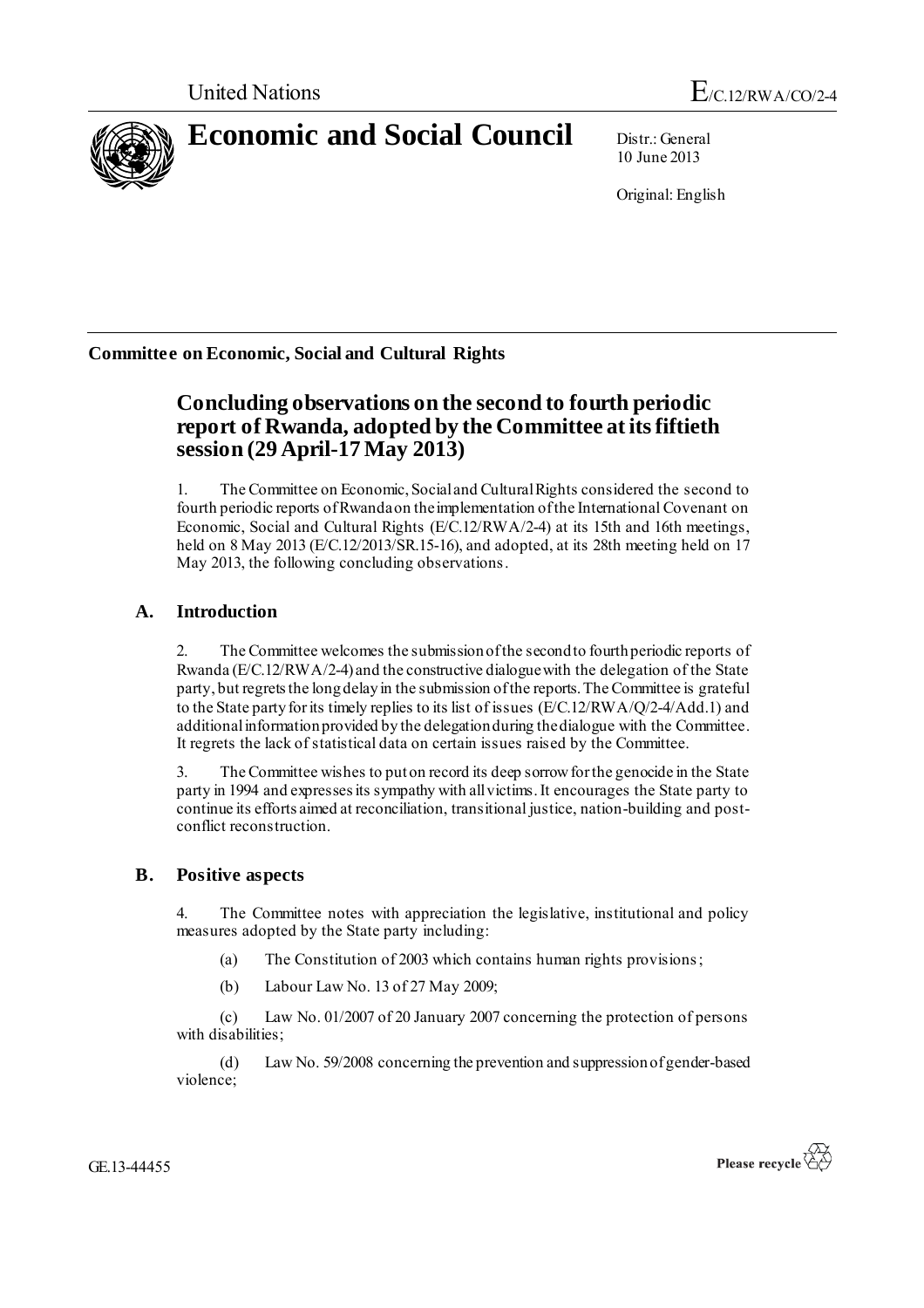(e) Law No. 04/2011 of 21 March 2011 on immigration to and emigration from Rwanda;

(f) Law No. 54/2011 of 14 December 2011 relating to the rights and protection of children against violence;

(g) The National Policy to Fight against Child Labour;

(h) Various mechanisms and strategies set up to promote the advancement of women as well as gender equality, such as the creation of the Ministry for Gender Issues and Promotion of the Family, the national gender policy, the National Women's Council and the Gender Monitoring Office.

The Committee welcomes the ratification of, or accession to the following human rights instruments, by the State party:

(a) Optional Protocol to the Convention on the Elimination of All Forms of Discrimination against Women, on 15 December 2008;

(b) Convention against Torture and Other Cruel, Inhuman or Degrading Treatment or Punishment, on 15 December 2008;

(c) Convention on the Rights of Persons with Disabilities, on 15 December 2008;

(d) International Convention on the Protection of the Rights of All Migrant Workers and Their Families, on 15 December 2008;

(e) Optional Protocol to Convention on the Rights of Persons with Disabilities, on 15 December 2008;

(f) Second Optional Protocol to the International Covenant on Civil and Political Rights, aiming at the abolition of the death penalty, on 15 December 2008;

(g) Optional Protocol to the Convention on the Rights of the Child on the involvement of children in armed conflict, on 23 April 2002;

(h) Optional Protocol to the Convention on the Rights of the Child on the sale of children, child prostitution and child pornography, on 14 April 2002.

#### **C. Principal subjects of concern and recommendations**

6. The Committee notes that according to article 190 of the Constitution, international treaties and agreements have precedence over ordinary and organic laws and can be applied directly in the domestic legal order. However, the Committee is concerned at the absence of cases of invocation or direct application of the Covenant by domestic tribunals and courts (art. 2.).

**The Committee recommends that the State party pursue its efforts to increase the awareness of the rights under the Covenant among judges, magistrates and lawyers as well as to take steps to disseminate the Covenant among the population. The Committee recommends that the State party provide the Committee with information on cases of invocation before, or application of the Covenant by, domestic courts or tribunals.**

7. The Committee is concerned at the lack of independence of the Commission in practice, the lack of transparency regarding the selection process of its members, the lack of independent and transparent dismissal procedures of the Commissioners, as well as its lack of financial autonomy. The Committee notes the adoption of the Law No. 19/2013 of 25 March 2013 amending the previous legislation on the Commission, which legally addresses most of the above-mentioned concerns (art. 2).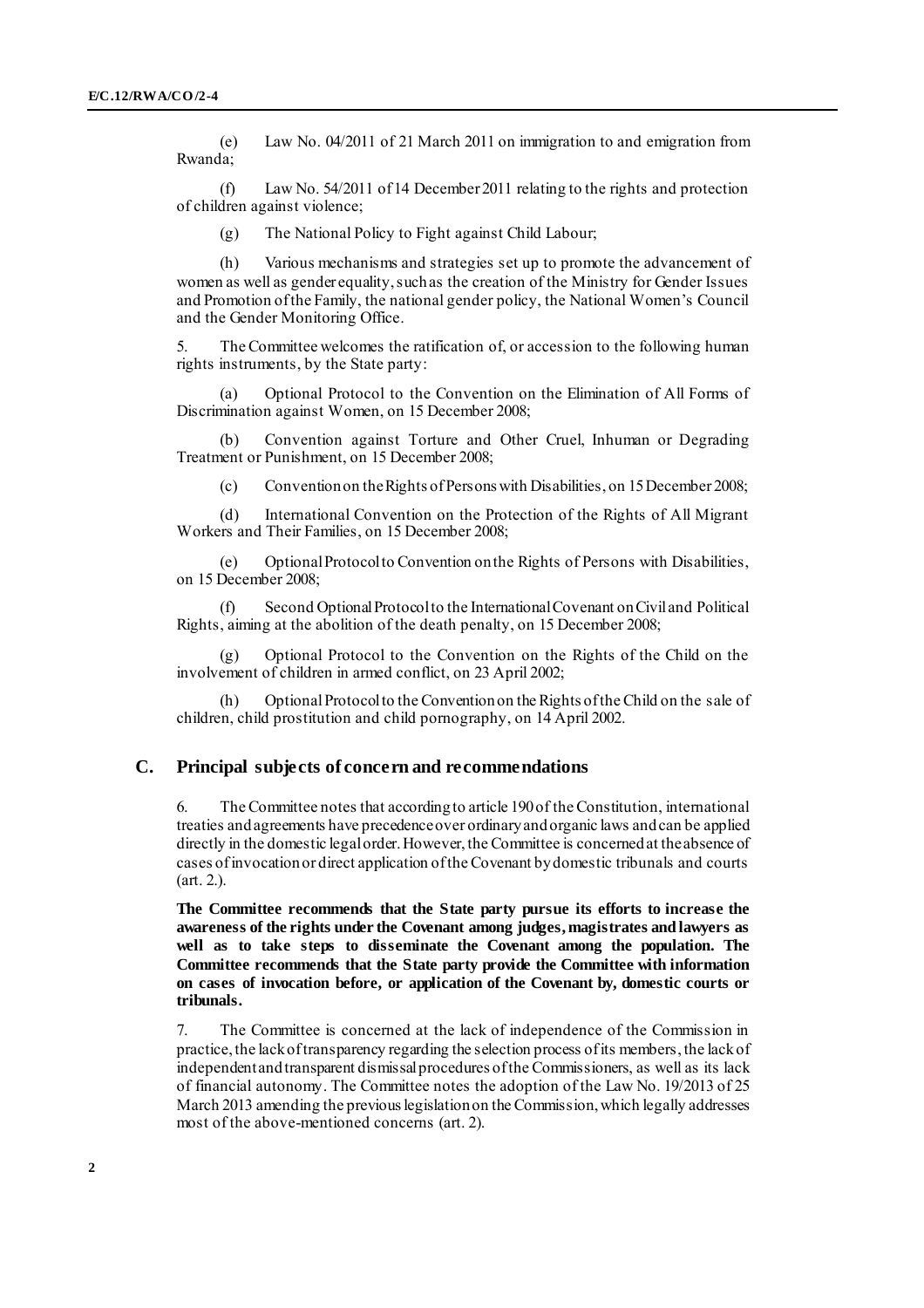**The Committee recommends that the State party effectively implement the Law No. 19/2013 of 25 March 2013 amending the legislation on the** *Commission Nationale des Droits de la Personne***, in order to ensure its independence in practice, particularly on the selection process of its members and its financial autonomy, as set out in the principles relating to the status of national institutions for the promotion and protection of human rights (Paris Principles).**

8. The Committee is concerned about the persistence of stereotypes against the "Batwa" population and the discrimination they continue to face preventing them from fully enjoying the rights enshrined in the Covenant, in particular, access to the labour market, adequate housing, education, health-care services and other social services, notwithstanding the anti-discrimination legislation and other measures adopted by the State party.

**The Committee recommends that the State party firmly combat stereotypes, stigma and discrimination against and marginalization of Batwa, including by ensuring the effective application of its anti-discrimination legislation. The Committee also recommends that the State party adopt temporary special measures, in order to enable the Batwa to fully enjoy the rights under the Covenant in line with the recommendations of the Special Rapporteur on adequate housing. The Committee draws the State party's attention to its general comment No. 20 (2009) on nondiscrimination in economic, social and cultural rights.** 

9. The Committee is concerned at the persistence of deeply rooted patriarchal stereotypes regarding roles and responsibilities of men and women, despite the measures taken by the State party to raise awareness of the population and to promote gender equality. The Committee is also concerned that measures taken to promote income generating activities for women, in particular for those living in rural areas, have not been effective. The Committee is further concerned that inequality persists between men and women regarding access to high ranking positions both in the private sector and the local public administration (art.3.).

**The Committee recommends that the State party intensify the efforts to ensure the effective application of its legislation on gender equality and implementation of policy measures taken to achieve equality between men and women, including by reinforcing its awareness-raising campaigns on the elimination of negative cultural attitudes against women and girls. The Committee also recommends that the State party reinforce equal representation of women in high ranking positions in local public administration as well as in the private sector. In this regard, the Committee draws the attention of the State party to general comment No. 16 (2005) on the equal right of men and women to the enjoyment of all economic, social and cultural rights.**

10. The Committee is concerned that women continue to face violence in the State party, including sexual violence, despite the newly adopted legislation and other measures put in place to combat such violence and to provide protection to victims. The Committee is also concerned about the lack of information on cases of gender based violence, in particular on the investigations, prosecutions, convictions and penalties forthe perpetrators. The Committee regrets the lack of information on the effective implementation of measures taken and its impact on the decrease of the gender-based violence as well as on the number of women affected, including in rural areas (arts. 3 and 10).

**The Committee recommends that the State party ensure the effective application of its legislation against gender-based violence and investigate, prosecute and condemn the perpetrators. The Committee also recommends that the State party reinforce its policy and strategy plan adopted in July 2011 on gender-based violence and its awareness-raising campaigns on gender-based violence, in particular in rural areas**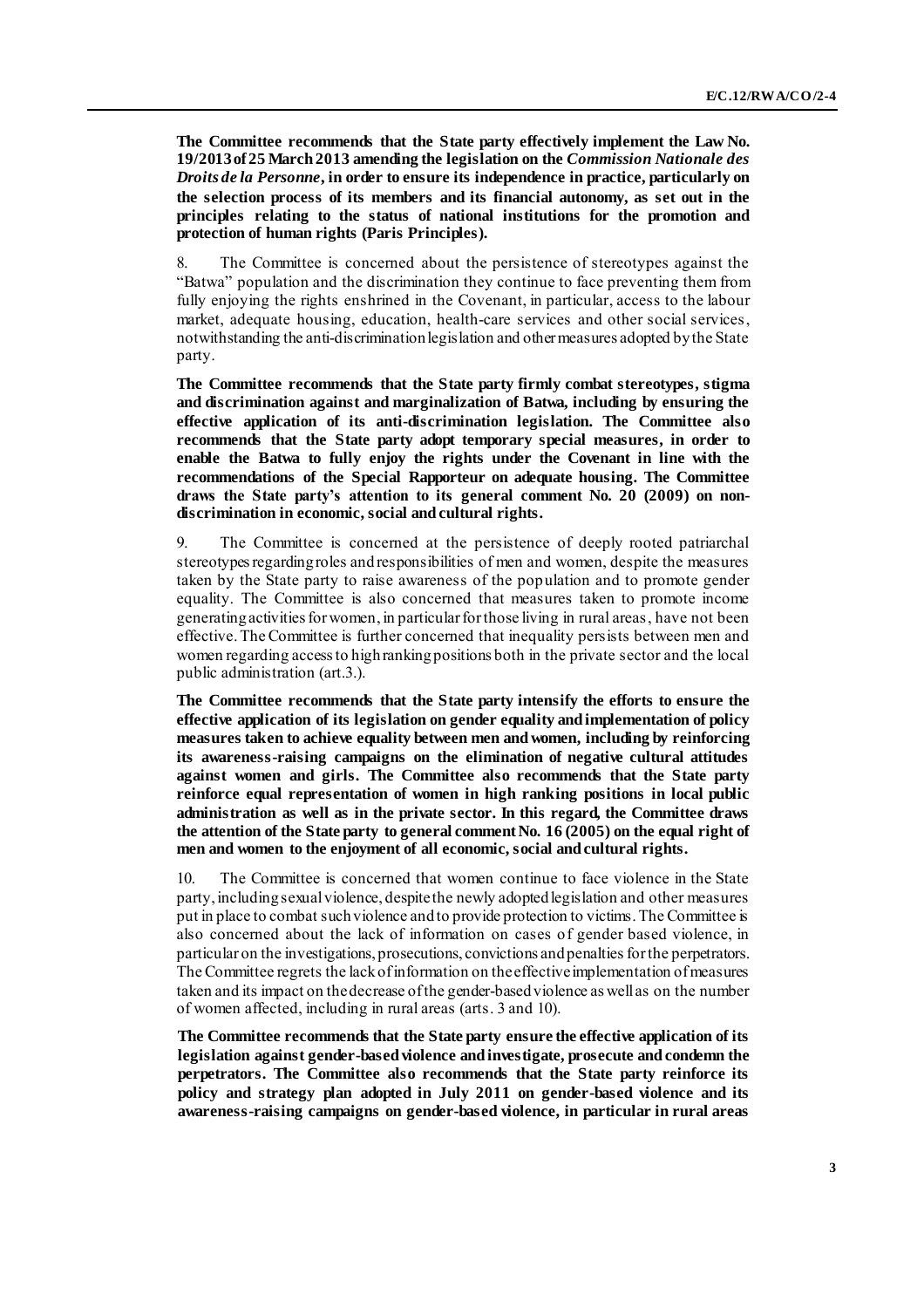#### **and communities. The Committee further recommends that the State party intensify its efforts to provide support services to victims andensure adequate staffing of these services. The Committee recommends that the State party provide it with comprehensive disaggregated data by age and urban/rural, in its next report.**

11. The Committee is concerned that the refugee and asylum legislation do not protect against refoulement and do not allow family reunification for dependents not under the age of 18. The Committee is also concerned that refugees and asylum seekers still face difficulties in access to social services and to fully enjoy the rights covered by the Covenant, in particular regarding access to the labour market, to durable residence status and the recognition of their diplomas. The Committee is further concerned about difficulties faced by returneesto be fully reintegrated in Rwanda, in particular regarding their access to the land and other property rights, free access to education, health care and income generating activities. Moreover, the Committee is concerned that the birth registration of refugees, asylum seekers and stateless children is not fully guaranteed in practice (art 10).

**The Committee recommends that the State party revise its refugee and asylum legislation in order to guarantee the principle of non-refoulement and to ensure family reunification of dependents of refugees without restrictions based on their age. The Committee also recommends that the State party ensure the effective enjoyment of rights covered by the Covenant by refugees and implement measures aimed at reintegrating returnees, in particular regarding access to land, free access to education, health care and income generating activities. The Committee further recommends that the State party ensure the registration of all children born in its territory, in particular refugee, asylum seekers and stateless children, including by revising the Law No. 14/2008 of 4 June 2008 Law Governing the Registration of the Population and Issuance of National Identity Card to extend the registration deadline and by providing training to civil registry officials.**

12. The Committee is concerned about the high rate of unemployment which particularly affects women, people living in rural areas and marginalized and disadvantaged groups and peoples, including Batwa and the youth. The Committee is also concerned at the high unemployment rate of persons with disabilities and at the lack of information on the implementation of measures adopted to facilitate access to labour market for persons with disabilities, including vocational training. The Committee is further concerned at the lack of comprehensive data on the impact of training and vocational programmes with regard to access to the labour market, in particular for young persons (art. 6).

**The Committee recommends that the State party take steps to reduce the rate of unemployment and to reinforce targeted plans and programmes designed to combat unemployment of women, young persons, marginalized and disadvantaged persons and groups as well as persons living in rural areas, in order to achieve concrete results. The Committee also recommends that the State party ensure the effective implementation of measures taken in favour of persons with disabilities in particular those related to their integration into the work of enterprises. The Committee further recommends that the State party provide, in the next periodic report, statistical data on the concrete impact of all measures taken to improve the unemployment rate and evaluate programmes to ensure that they respond to the labour market needs.**

13. The Committee is concerned at the large number of persons working in the informal economy and at the lack of measures taken by the State party to protect them and ensure enjoyment of their rights (art. 6).

**The Committee recommends that the State party take steps to reduce the number of people working in the informal economy by providing them with formal employment**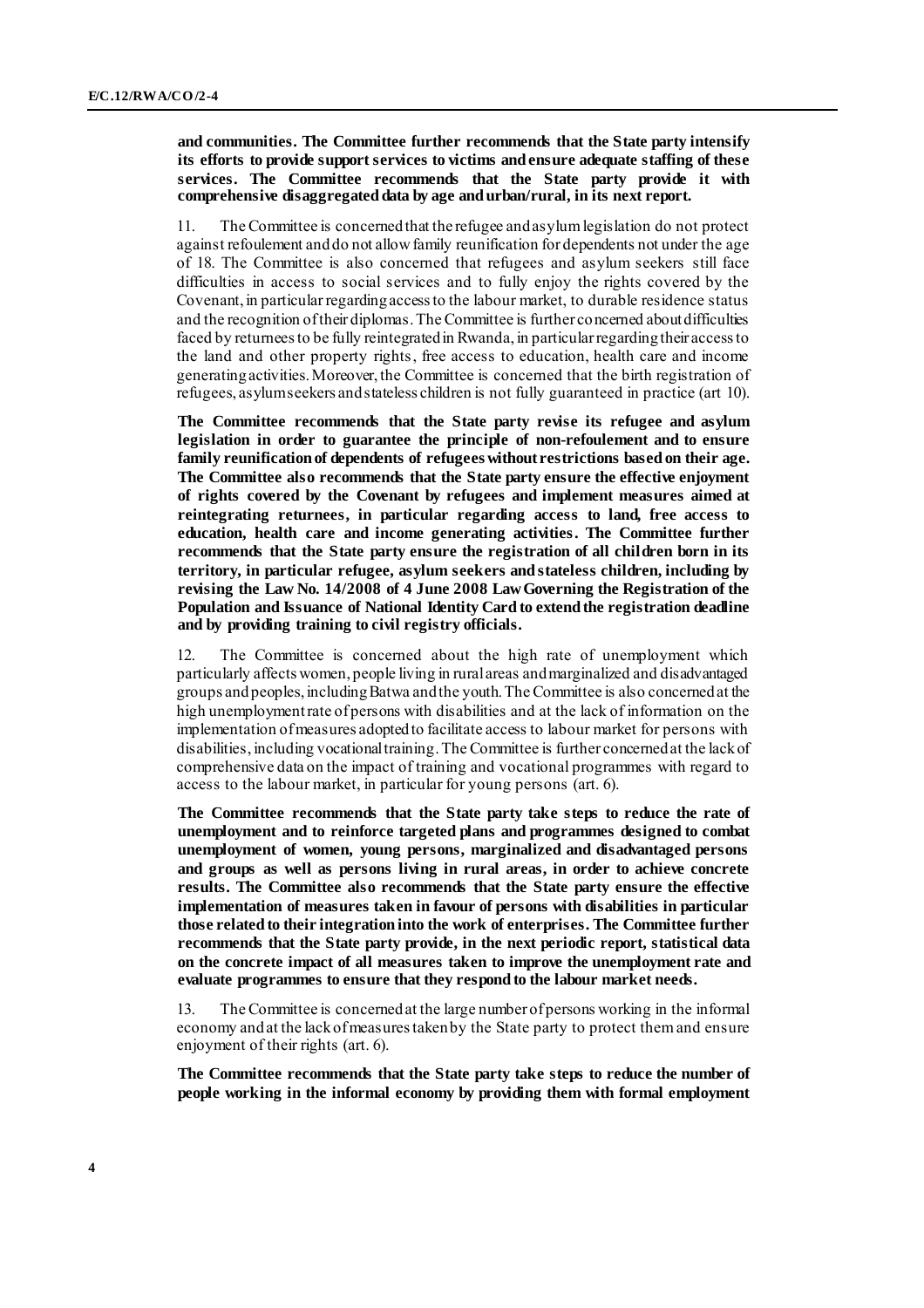**opportunities and to effectively protect them. It also recommends that the State party ensure that they fully enjoy their rights under the Covenant.**

14. The Committee is concerned at the lack of information on measures taken to protect domestic workers and to ensurethat they fully enjoy the rights enshrined in the Covenant (art. 7).

**The Committee recommends that the State party take steps to ensure that domestic workers are protected and enjoy the rights protected under the Covenant. The State party is encouraged to ratify the ILO Convention No. 189 (2011) concerning Decent Work for Domestic Workers.**

15. The Committee is concerned that although the State party has set various specific minimum wages in limited sectors of the formal economy, it has not yet introduced a national minimum wage for all branches of economic activities (art. 7).

**The Committee recommends that the State party take all necessary measures to introduce a national minimum wage and to ensure that it is periodically reviewed, so as to ensure a decent standard of living to all workers and their families.**

16. While noting that the State party has establis hed a labour inspectorate in each district, the Committee is concerned at reports that violations of working standards provided for by the Labour Code, in terms of wages, working time, safety and health standards continue to occur mostly in the informal economy (art. 7).

**The Committee recommends that the State party reinforce inspections on working conditions and effectively implement its Labour Code and Ministerial Orders No. 02 of 17 May 2012 determining conditions of occupational health and safety, including by investigating violations of labour standards, prosecuting those responsible and sanctioning them. The Committee also recommends that the State party speed up the adoption and implementation of the National Policy on Occupational Health and Safety.**

17. While noting that the national social security policy adopted by the State party in 2009 aims at extending social security coverage, the Committee is concerned that many workers are still excluded from social security, in particular those working in the informal economy as well as disadvantaged and marginalized persons (art. 9).

**The Committee recommends that the State party speed up the implementation of its national social security policy adopted in 2009 in order to provide universal social security coverage. The Committee further recommends that the State party provide assistance to the most disadvantaged and marginalized persons who cannot afford contribution to the social security schemes. The Committee draws the attention of the State party to its general comment No. 19 (2007) on the right to social security.**

18. The Committee is concerned that according to the Labour Law, women who have used six weeks of maternal leave with full salary and opt for additional six weeks are entitled to receive only 20 per cent of the salary (arts. 9 and 10).

#### **The Committee recommends that the State party review its Labour Code in order to increase the level of salary for women who extend the duration of their maternity leave. The Committee draws the attention of the State party to its general comment No. 19 (2007).**

19. The Committee is concerned at the high rate of child labour, in particular in agriculture, as domestic workers, in small companies and light manufacturing, brickmaking, mining industries, despite the prohibition of child labour by the Labour Code and by the Law No. 54/2011 of 14 December 2011 on the protection of the rights of children (art. 51) and other measures taken to combat child labour (art. 10).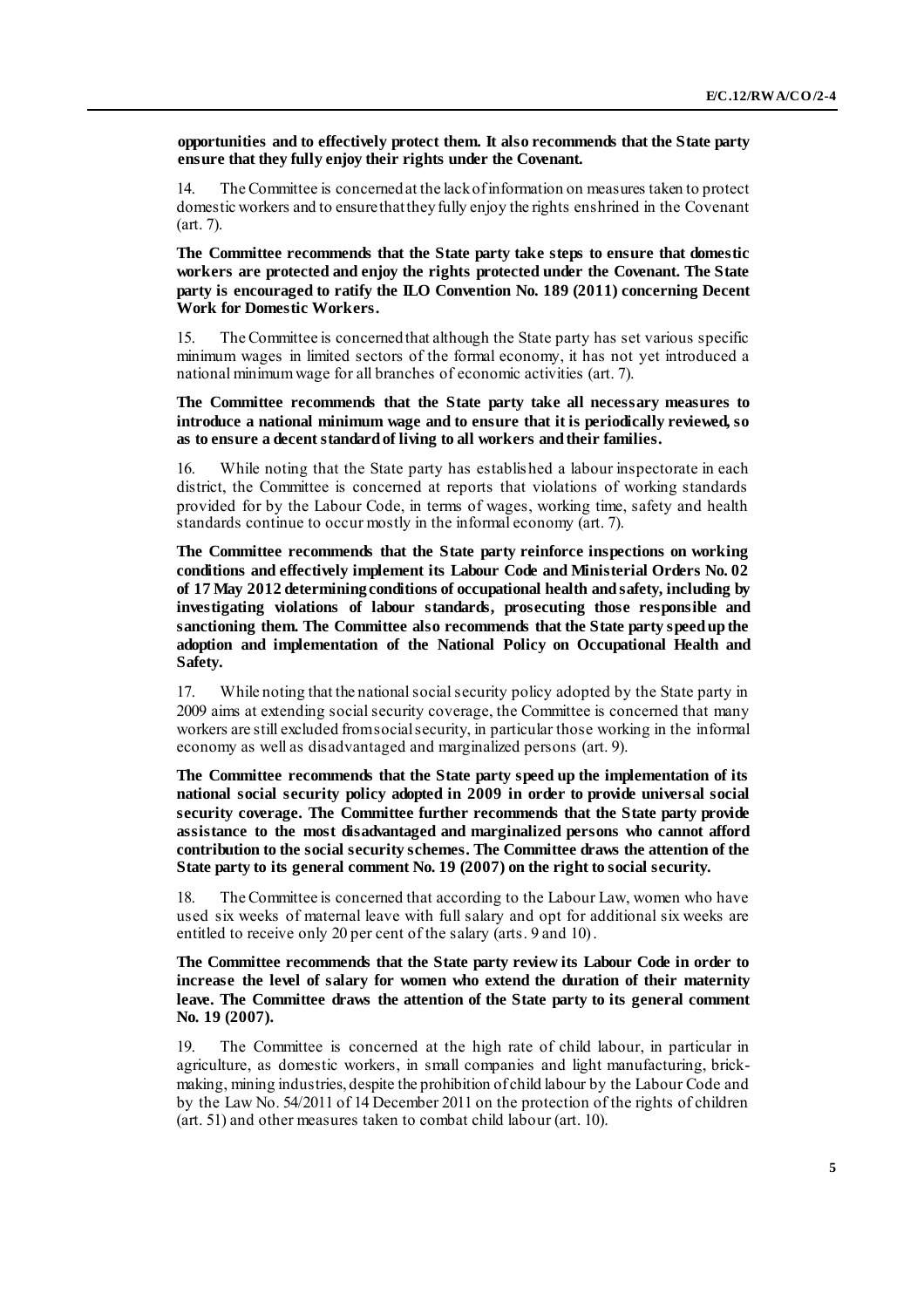**The Committee recommends that the State party take steps to firmly implement its legislation which prohibits child labour, including by reinforcing inspections, investigating, prosecuting and sanctioning those responsible and providing victims with rehabilitation and assistance. The Committee also recommends that the State party conduct awareness-campaigns about its legislation against child labour, in particular in rural areas where children are employed in the agriculture sector. Moreover, the Committee recommends that the State party effectively implement its five-year National Plan on Child Labour aimed at its abolition and combating its worst forms drawn up in 2007, in order to reinforce the protection of children and requests the State party to provide information on investigations, prosecutions and sanctions imposed on those responsible for child labour.**

20. The Committee is concerned that trafficking of children for sexual exploitation persists in the State party (art. 10).

#### **The Committee recommends that the State party effectively implement its legislation against trafficking by investigating cases of trafficking, prosecuting and sanctioning those responsible and providing assistance and protection to victims.**

21. The Committee notes that the Law No. 54/2011 of 14 December 2011 relating to the rights and the protection of children has abolished corporal punishment in all s ettings, but it remains concerned that the "right of correction" set out in the Civil Code may be misinterpreted and allow for corporal punishment (art. 10).

#### **The Committee recommends that the State party ensure that the Law No. 54/2011 of 14 December 2011 and the Civil Code fully abolish corporal punishment of any kind in all settings without exception.**

22. The Committee is concerned at the high rate of poverty in the State party despite measures taken and despite the high economic growth rate, which particularly affects women including those heading households, child-headed households, persons living in rural areas and working in agriculture. The Committee is also concerned at poverty and the inadequate living conditions of marginalized and disadvantaged persons and groups such as Batwa community, asylum seekers and refugees and domestic workers, which prevent them from effectively enjoying their economic, social and cultural rights. The Committee is further concerned at the higher level of poverty in some rural areas (art. 11).

**In line with the Committee's statement on poverty and the International Covenant on Economic, Social and Cultural Rights (E/2002/22-E.12/2001/17, annex VI), the Committee recommends that the State party effectively implement and reinforce measures taken to combat poverty and reduce inequalities that exist between different regions, including by facilitating income generating activities. The Committee also recommends that the State party regularly reviewits plans and strategies in order to evaluate its weaknesses. It requests the State party to include in its next periodic report comparative data, disaggregated by sex, age and rural/urban populations, on the number of persons living in poverty and on progress made in combating poverty.**

23. The Committee is concerned at the housing situation of disadvantaged and marginalized groups and persons both in the surroundings of Kigali and in rural areas. It is also concerned that the State party has not yet adopted legislation on rent control and has not provided information on homelessness. The Committee is further concerned that in the context of governmental housing programmes, such as the "Bye Bye Nyakatsi programme" and the Kigali Master Plan and the villagization policy, displacedpersonsface worse living conditions than they had in their previous settlements. Moreover, the Committee is concerned that some Batwa people displaced in the context of such programmes continue to live in sub-standard conditions (art. 11).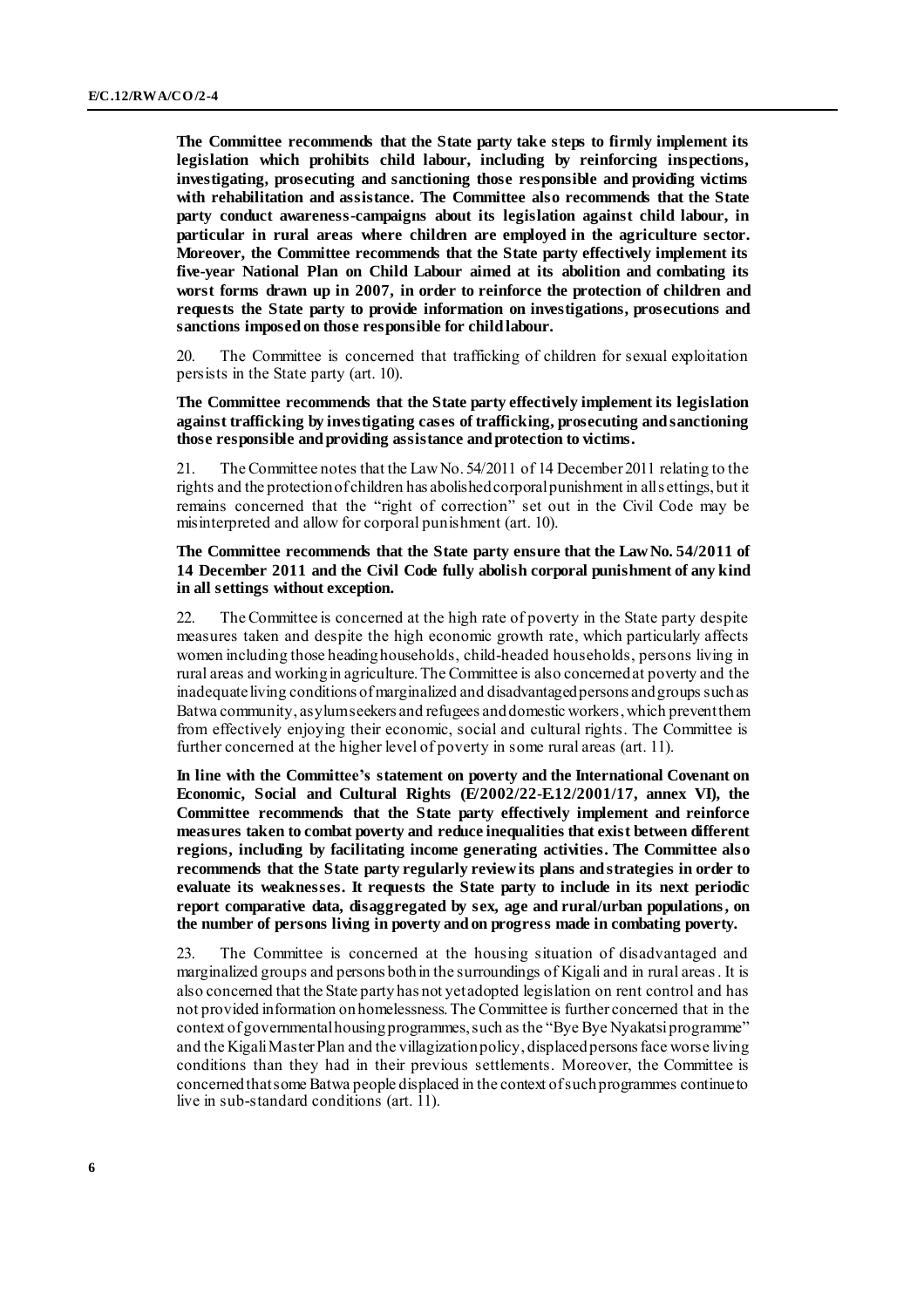**The Committee recommends that the State party adopt legislation on rent control and strengthen its measures to improve access to adequate housing for all, in particular for disadvantaged and marginalized persons and groups, in particular the Batwa community. The Committee also recommends that the State party conduct inclusive consultation before any displacement of the population and ensure relocation in adequate settlements with conditions comparable to those they previously enjoyed. It requests that the State party include in its next periodic report comparative data on the implementation of the right to housing and the progress made, disaggregated by sex, age and rural/urban populations. The Committee also requests disaggregated information on homelessness in its next periodic report. It draws the attention of the State party to its general comment No. 4 (1991) on the right to adequate housing.** 

24. The Committee is concerned at reports that most of the people expropriated or forcibly evicted from their lands or whose lands have been expropriated in the context of land consolidation policy or urban planning by virtue of the Law No. 18/2007 of 19 April 2007 had not received fair compensation and were not properly consulted prior to the expropriations and displacements (art. 11).

#### **The Committee recommends that the State party conduct full and prior consultation to seek the consent of those to be expropriated or evicted and provide them with prompt and fair compensation. It draws the attention of the State party to its general comment No. 7 (1997) on the right to adequate housing: forced evictions.**

25. The Committee is concerned that access to health-care services is not yet effectively ensured to all, including refugees, asylum seekers, disadvantaged and marginalized individuals as well as to the Batwa community (art. 12).

#### **The Committee recommends that the State party pursue its efforts to ensure access to health-care services to all its population without distinction.**

26. The Committee is concerned at the rate of child mortality. It is also concerned at the high rate of maternal mortality, including among adolescents, which is partially due to unsafe abortionstaking place in inadequate or clandestine conditions. The Committee is also concerned at the general criminalization of, and the application of, severe punishment for recourse to abortions as well as at difficulties faced by some women in accessing family planning services, including contraceptives, in particular in rural areas (art. 12).

**The Committee recommends that the State party take measures to reduce the high rate of child mortality and maternal mortality. The Committee also recommends that the State party extend family planning services, including contraceptives, to all women, and carry out educational programmes on sexual and reproductive health. The Committee urges the State party to revise its laws in order to reduce the scope and the severity of the punishment of abortion and to facilitate access to professional medical services with a view to eliminating the practice of unsafe abortions that place the lives of women and girls at risk.**

27. The Committee is concerned at the high rate of dropouts among children belonging to disadvantaged and marginalized families, in particular to Batwa families. The Committee is further concerned at the low salaries paid to teachers. Moreover, the Committee is concerned at the lack of information relating to human rights education in school curricula (art. 13).

**The Committee recommends that the State party strengthen measures aimed at reducing the dropout rates of children belonging to marginalized and disadvantaged families, in particular the Batwa families, in primary and secondary schools. The Committee alsorecommends that the State party increase the salaries of teachers and introduce human rights education in school curricula. The State party is encouraged**